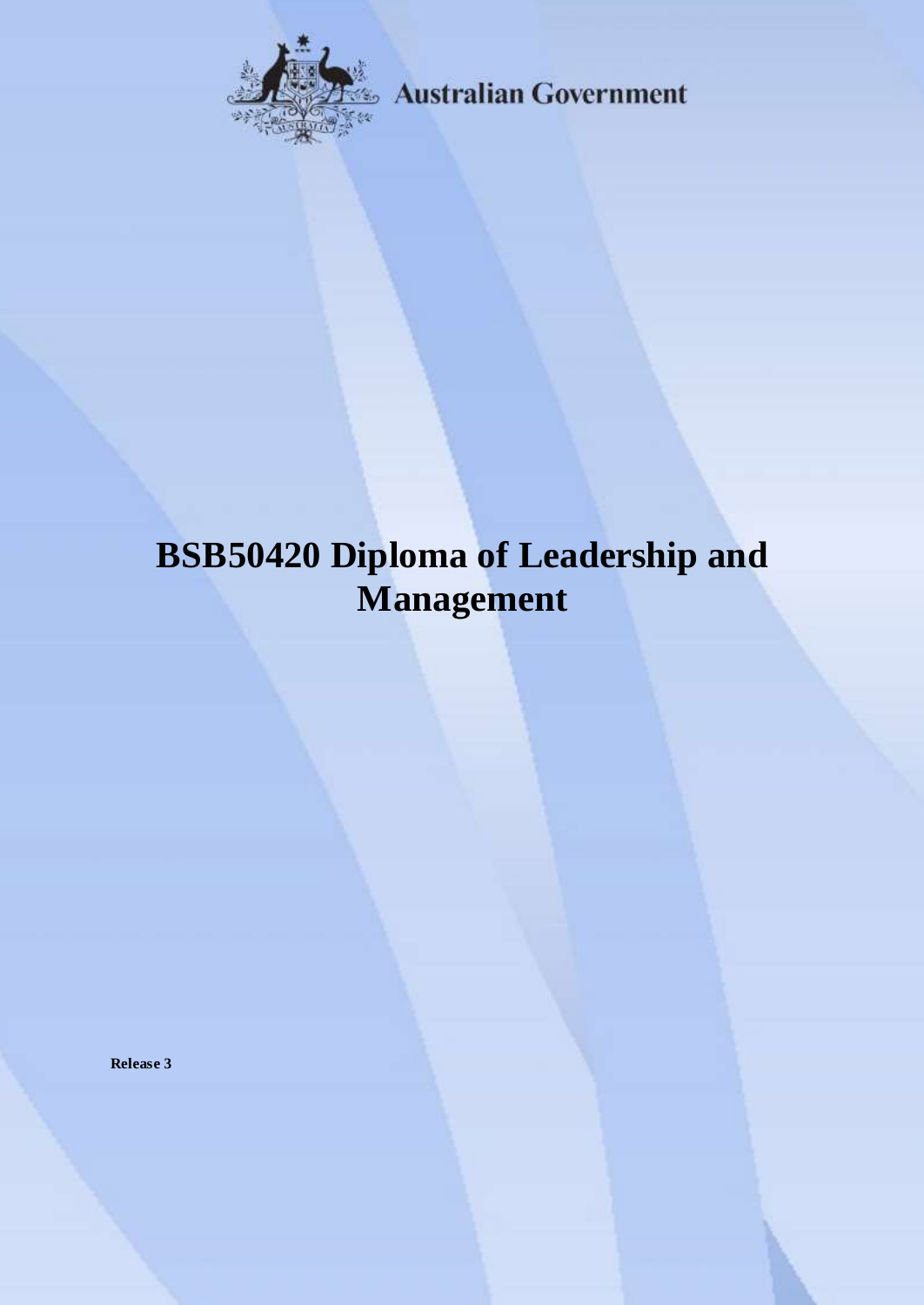# **BSB50420 Diploma of Leadership and Management**

### **Modification History**

| <b>Release</b> | <b>Comments</b>                                                                                                                                                                                       |
|----------------|-------------------------------------------------------------------------------------------------------------------------------------------------------------------------------------------------------|
| Release 3      | This version first released with BSB Business Services<br>Training Package Version 8.0.                                                                                                               |
|                | Three newly created units for organisational disruption were<br>added as electives:                                                                                                                   |
|                | BSBOPS407X Support organisational response to<br>$\bullet$<br>disruption<br>BSBOPS506X Plan for organisational disruption<br>$\bullet$<br>BSBOPS507X Manage organisational response to<br>disruption. |
| Release 2      | This version first released with BSB Business Services<br>Training Package Version 7.2.                                                                                                               |
|                | Added BSBWHS432X Contribute to organisational mental<br>health response in the context of disruptive events to the<br>elective unit list.                                                             |
| Release 1      | This version first released with BSB Business Services<br>Training Package Version 7.0.                                                                                                               |

# **Qualification Description**

This qualification reflects the role of individuals who apply knowledge, practical skills and experience in leadership and management across a range of enterprise and industry contexts.

Individuals at this level display initiative and judgement in planning, organising, implementing and monitoring their own workload and the workload of others. They use communication skills to support individuals and teams to meet organisational or enterprise requirements.

They may plan, design, apply and evaluate solutions to unpredictable problems, and identify, analyse and synthesise information from a variety of sources.

#### **Licensing/Regulatory Information**

No licensing, legislative or certification requirements apply to this qualification at the time of publication.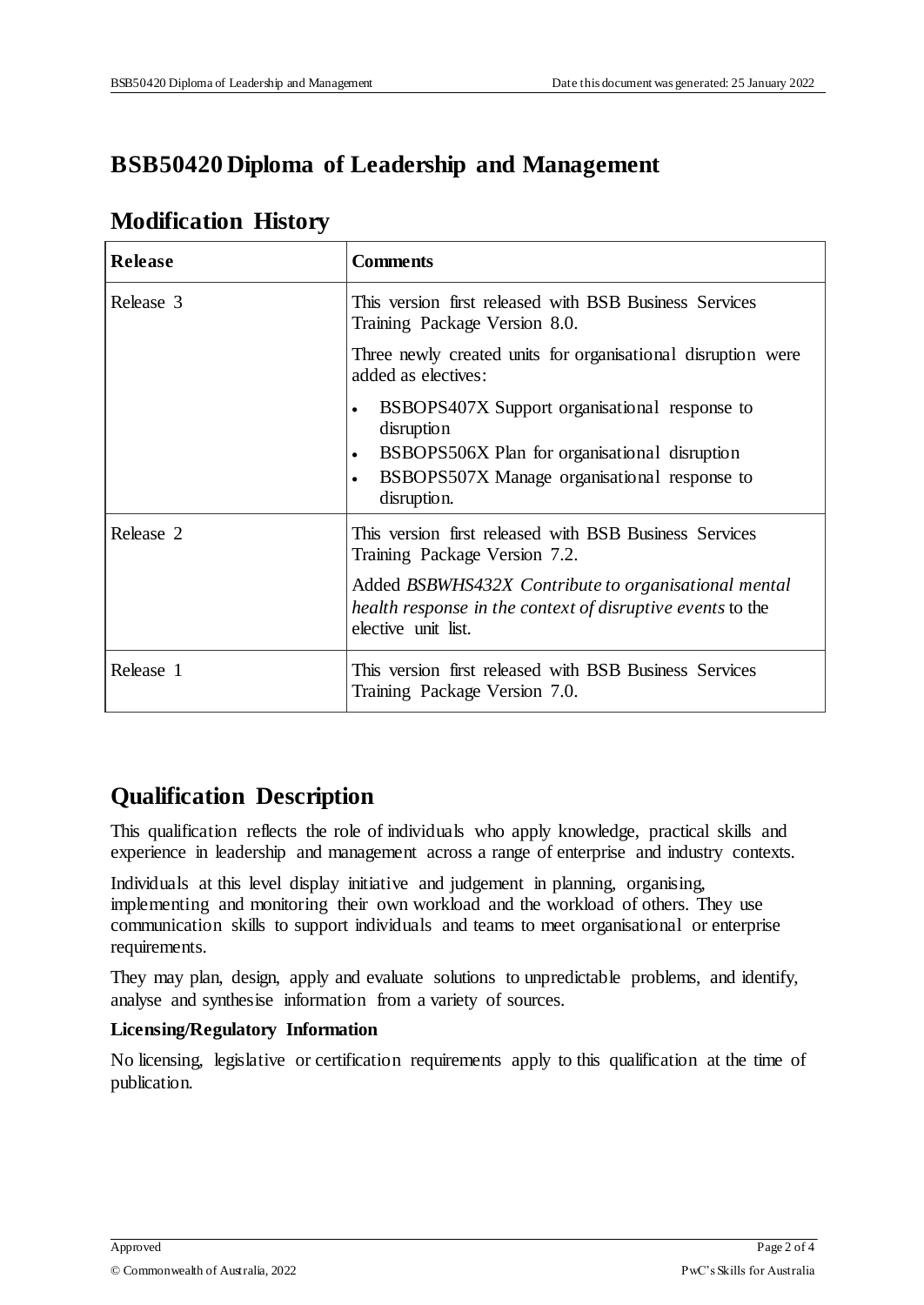#### **Entry Requirements**

Nil

## **Packaging Rules**

Total number of units  $= 12$ 

#### **6 core units** plus

**6 elective units,** of which:

- 4 elective units must be selected from the elective units listed below
- for the remaining 2 elective units:
	- up to 2 units may be selected from the elective units listed below
	- if not listed, up to 2 units may be selected from a Certificate IV or above, from this or any other currently endorsed Training Package qualification or accredited course.

Elective units must be relevant to the work environment and the qualification, maintain the integrity of the AQF alignment and contribute to a valid, industry-supported vocational outcome.

#### **Core units**

BSBCMM511 Communicate with influence BSBCRT511 Develop critical thinking in others BSBLDR523 Lead and manage effective workplace relationships BSBOPS502 Manage business operational plans BSBPEF502 Develop and use emotional intelligence BSBTWK502 Manage team effectiveness **Elective units** BSBCMM412 Lead difficult conversations BSBCRT512 Originate and develop concepts BSBFIN501 Manage budgets and financial plans BSBFIN502 Manage financial compliance BSBHRM522 Manage employee and industrial relations BSBHRM524 Coordinate workforce plan implementation BSBHRM531 Coordinate health and wellness programs BSBLDR521 Lead the development of diverse workforces BSBLDR522 Manage people performance BSBOPS407X Support organisational response to disruption BSBOPS501 Manage business resources BSBOPS503 Develop administrative systems BSBOPS504 Manage business risk BSBOPS505 Manage organisational customer service BSBOPS506X Plan for organisational disruption BSBOPS507X Manage organisational response to disruption